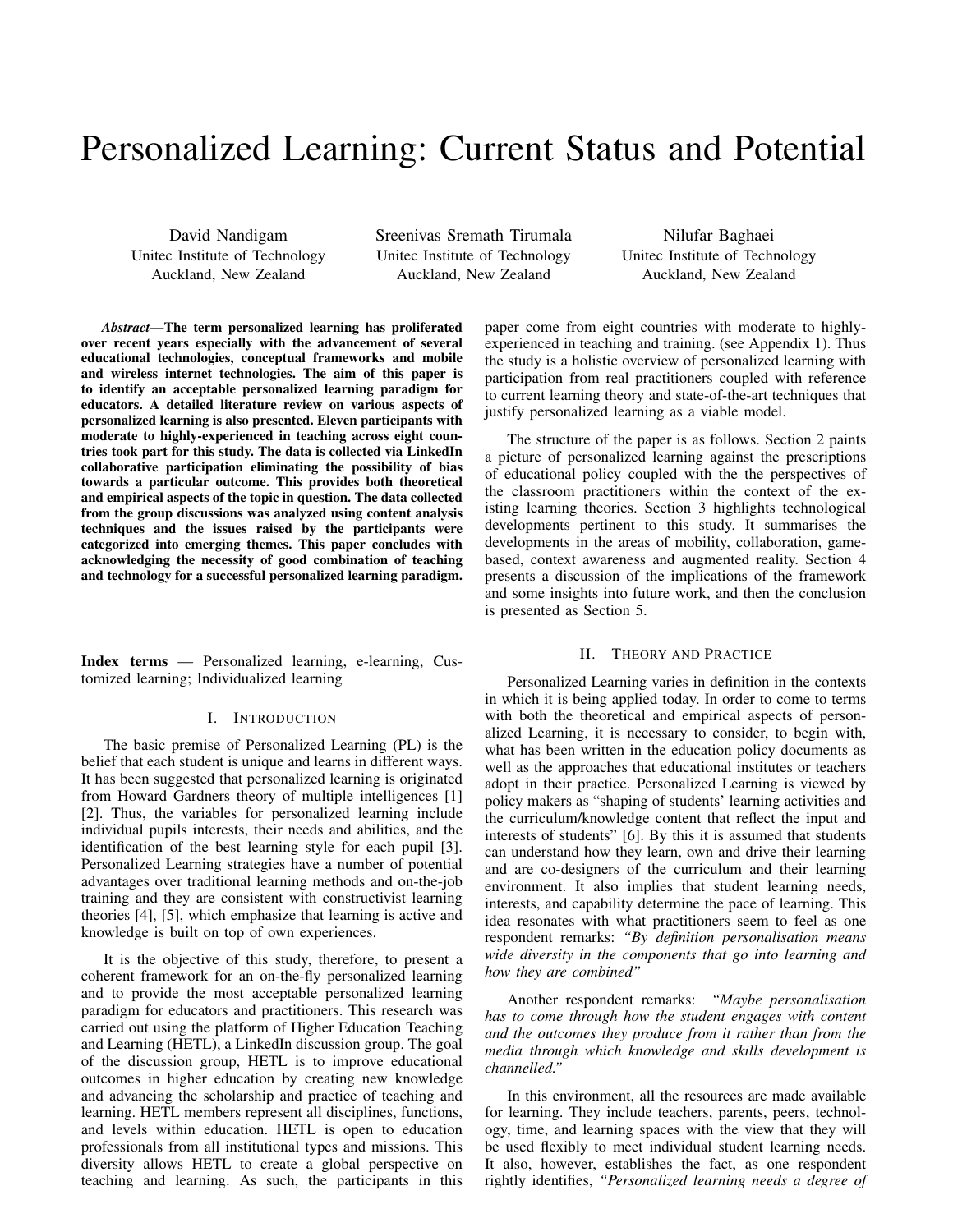*compromise and learner initiative which has too often been missing."*

It is, therefore, important that each learner realizes their individual characteristics and needs such as different prior knowledge, cognitive abilities and learning styles. These individual differences affect the learning processes and are the reason why some learners find it easy to learn in aparticular subject of study, whereas others find the same subject difficult [7].

Personalized learning can involve different levels in the educational process, including personalization of the curriculum, the courses, as well as the support provided within the courses. Furthermore, personalized learning can take place in traditional (face-to-face) learning settings as well as in technology-enhanced learning settings. In traditional approach, personalized learning requires a small number of learners per teacher. The small number of learners makes it possible for teachers to tailor their lessons, activities, and support, respectively. This gives learners more choices in the curriculum programs, allows parental involvement in education (if learners are children), affords student-driven learning, and involves learners in the decision making processes. A respondent remarks:

*"I've taught at multiple levels so one example of personalized instruction is for high school math. Within a whole group plan for objective setting, methodology and evaluation on a topic, knowing intimately the progress of each student, and understanding achievement expectations of student and family, I extended or contracted requirements for each student individually or in small groups."*

The advantage of employing technology, however, is that students can make use the content and become experts on par with their teacher. They can become experts on specific content areas and even create content. Personalising learning challenges educators to think about what new resources may be needed to support learning, and how learners can access them. Some of these resources may include those that have not traditionally been thought of as part of the education system. But one has to be mindful of the limitations too as one of the respondents identifies: *An app which is ideal for one learner will be loathed by another and no institution has the resources to provide a different one for every single student or parade them in front of people until they pick one they like.*

In spite of such limitations, much progress has been made in meeting the individual requirements of learners with the advancement of several educational technologies coupled with mobile and wireless internet technologies. The next section highlights some of the developments pertinent to the study.

# III. TECHNOLOGY-ENHANCED PERSONALIZED LEARNING

The use of technology in education opened up new possibilities for providing personalized learning to learners and significantly enhanced the potential of personalized learning. Through the development and usage of learning systems, large numbers of learners in a class have been able to use

and benefit from personalized learning as evident in literature [8].

In most of these studies, an intelligent learning system is able to identify the characteristics of individual learners such as prior knowledge, learning styles, cognitive abilities, learning interests, learning goals and motivation [9] from the feedback collected from the individuals. The knowledge thus realized allows the system for imparting personalized learning [10]. In addition, the system is able to monitor individual behaviour and their actions for further honing its knowledge of the individual.

Another aspect where technology has been able to facilitate personalized learning is the individualization of curriculum. Such a curriculum is the result of the system considering various factors of learners in order to generate the most suitable curricula as well as the best sequence of learning items for each learner.

Most of the current research on personalized learning is strongly related to technology-enhanced learning, enabling learning systems to provide personalized learning which otherwise is not feasible given the traditional classroom constraints. One of the participants of the current study remarks saying: *"If I wouldn't use and point the students into the direction of quality sources online or in books ... I wouldn't be able to free up enough time to personalize their processes ... if they wouldn't ask each other for advice or tips through Facebook and answer those before I have to (I do check if the right advice or tips are given) ... again I wouldn't have enough time to really engage with the students in that very personal way ... so in that sense technology does help."*

On the other hand, a significant body of research is underway into integrating more complex aspects of personalized learning such as user modeling into learning systems. Such systems simulate the behaviour of human teachers [11] with a view to provide an experience similar to personal tutoring without human intervention. They typically provides an environment in which students can practice their skills as well as problem-solving .

Knowledge-based systems such as Thermo-Tutor [12] collect information about the students actions and develop a student model based on the learner-activity. Then they adapt the instructional activities to suit the skills and abilities of each individual student. The adaptation is done mostly in terms of providing feedback, selecting or generating problems at the right level of complexity, or deciding the topics to be taught. Thermo-Tutor is designed to complement traditional courses with a number of problem solving opportunities based on the concepts taught in lectures. Students have the choice to select problems to work on, and submit their solutions for feedback anytime and anywhere.

Yet again, the practitioners feel the necessity of learner becoming the owner of their learning. One of the respondents says:*"Personalized learning requires a developed sense of taking responsibility for one's learning and a recognition that it takes effort on the part of you as a student rather than the expectation which endured too long that institutions would analyse you so well that what they provided to you was*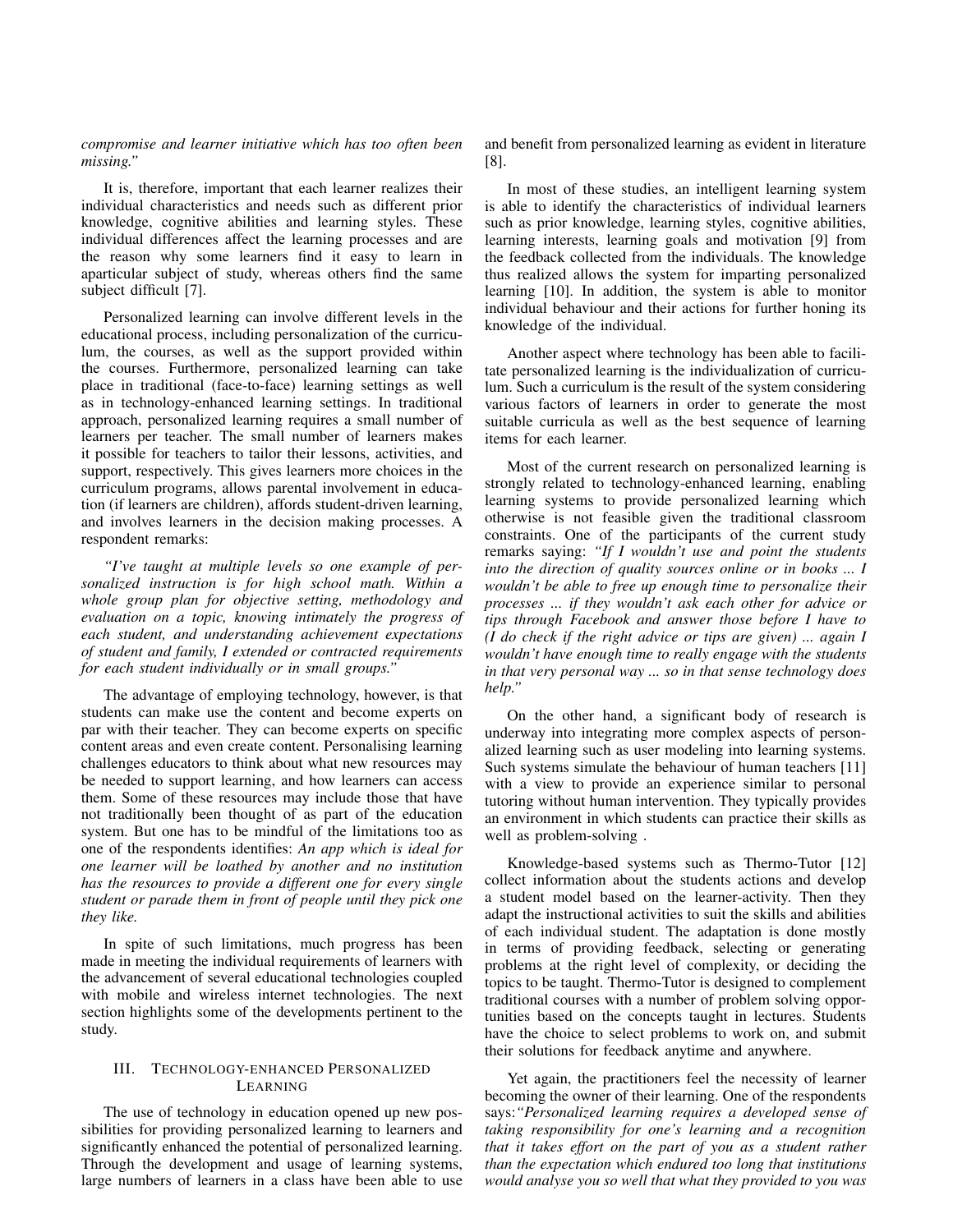## *perfect for you, nothing superfluous, delivered at precisely the right time and so on."*

Some of the practical constraints notwithstanding, it is identified that personalized learning with other pedagogical models such as mobile learning, ubiquitous learning, gamebased learning, collaborative learning etc. has high potential to enhance the respective model by improving the learning progress and outcome of learners as outlined below.

## *A. Mobility*

The use of mobile wireless devices afford personalized learning while on the move [13] and the rise of these technologies provide positive pedagogical affordances. More over, this mobility enables personalized learning in formal and informal settings by decreasing "the dependence on fixed locations for work and study, and consequently change the way we work and learn" [14].

Klopfer and Squire [15] highlight three factors of mobile learning, namely, "portability, social interactivity, context, and individuality". Out of these three, portability is the factor that makes other technological attributes such as individuality and interactivity possible. Thus the first generation of truly portable information has come integrated with many functions through these small, hand held electronic devices [14] such as smart-phones and PDAs.

Mobile devices have become more dynamic and pervasive with the recent technological innovations in social networking due to the rise of Web 2.0. As a result, the content is more personalized and also possible is the learning across contexts [16]. Brown [17] identified mobile learning as "an extension of personalized e-learning." Peters [14] also stated that it was a subset of e-learning, a step toward making the educational process "just in time, just enough and just for me."



Fig. 1. Mobility Affordances

As indicated by Fig 1, mobile technology has two personalizable attributes: (1) to increase an individuals organizational skills and self-regulative (or self-directed) learning ability, and (2) communication, collaboration, and knowledge construction. This shows that, students can consume and create information both collectively and individually [18].

#### *B. Collaboration*

Research provides compelling evidence on the importance of working towards student collaboration in the learning process to a large extent [19]. Thankfully, the evolution of Web 2.0 based social technologies promote a number of useful learning avenues through informal conversation, reflexive dialogue and collaborative content generation as well as providing access to a wide variety of ideas and representations. Interestingly the majority of these tools shift control to the learner in number of different ways including promoting learner autonomy and engagement in social networks across physical, geographic, institutional and organizational settings. However, in order for an individual's learning to come to fruition, they not only need to be able to choose relevant tools and content from what is available, but also to have access to the necessary scaffolding to support their learning. Following is an example from one of the respondents: *"For some strong students on or above grade level in a failing urban school, I used education psychology and Web 2.0 instructional technology to stretch performance. Best students led small online groups, were available for questions, checked answers for class practice while focusing on homework. Average students got large online group instruction on methods to meet objectives, joined smaller groups for practice, and learned the procedures checking answers and asking best students questions along the way, in lieu of teacher availability. I had no teacher aides at all. Poor students had steps explained while working through sample text problems with written discussion available. Alternate methods might be shown the slower students with more tangible materials and hands on teaching."*

# *C. Game-based*

Increasing interest in game-based learning established great opportunities for personalization of learning. Gamebased personalized learning is consistent with constructivist learning theories [4], which emphasize that learning is active and knowledge is built on top of one's own experiences. Personalized games include tolerance and encouragement of risk within a safe environment [20], thus promoting and encouraging experimentation instead of passive learning [21] [22]. They can support personalized learning that is active, experiential, situation based, problem and inquiry-based, and they provide immediate feedback. They also involve communities of practice which provide collaborative support to learners [23]. Evidence for their efficacy as educational tools is growing. A number of research studies find that serious games, compared with more traditional learning methods, improve learning and retention at a higher rate [24] [25] [26]. One of the respondents testifies thus: *"Accelerated students were assigned computer exercises/games to practice with minimal explanation and received students who finished early for extension of concepts on computer under peer supervision. Alternative class support tasks were selected by students for the week to include textbook distribution, forms distribution, other routine tasks the group required. Grades including test results, classwork/homework production and*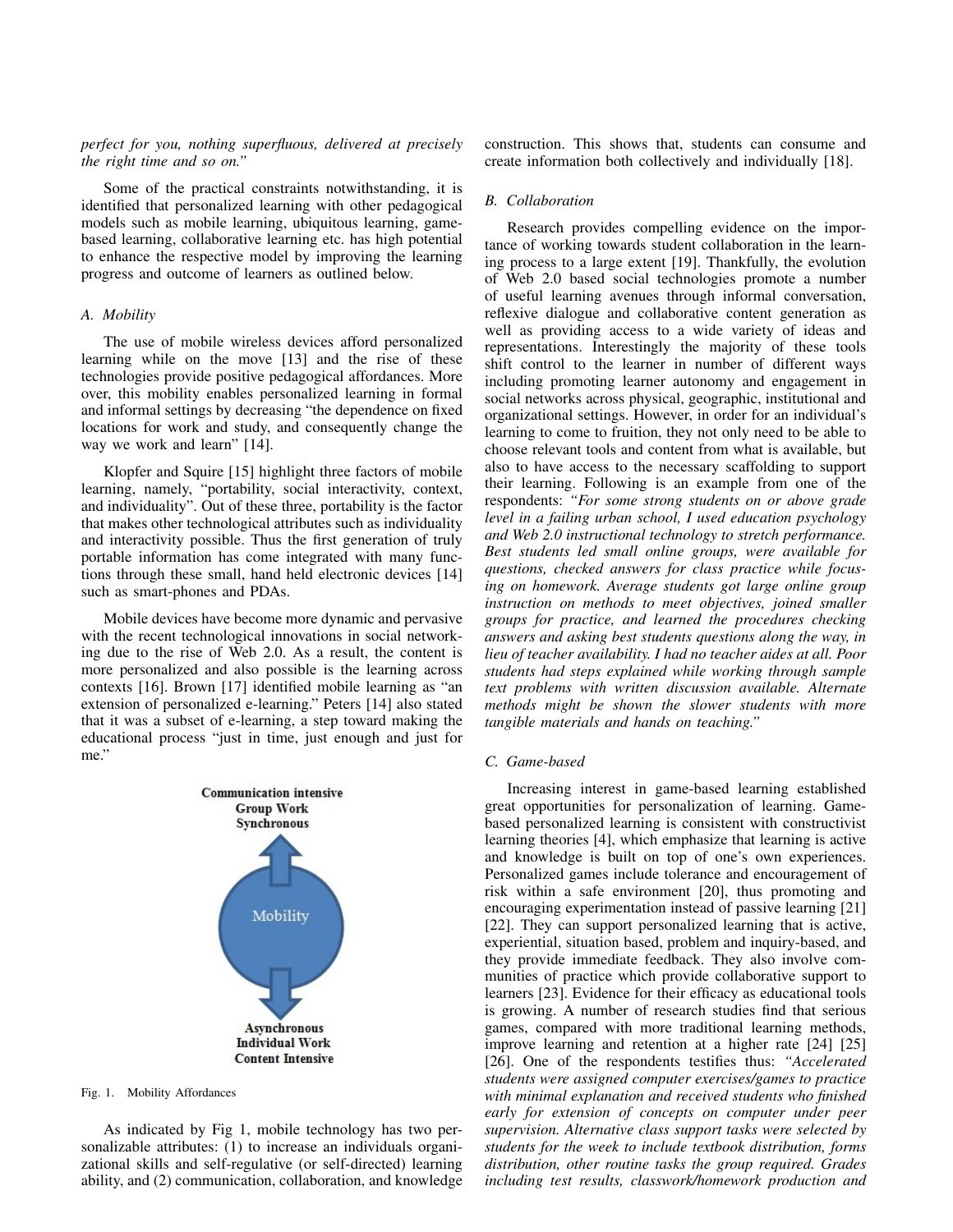*related notes were posted weekly anonymously. My classes composed of students from grade level to primary school ability level were rated tops in achievement for many years. Even special ed students achieved remarkable results prompting many questions of me from their other teachers."*

## *D. Context awareness*

With the evolution of mobile technology there is a growing interest about context-aware learning in the research community over the last decade. Particularly the studies of Hwang [27] and others deal with the context-aware learning activities that use an algorithm for planning personalized learning paths such as the ones represented in mind-tools and concept maps.

For instance, a Personalized Context-Aware English vocabulary Learning system [28] is developed to help enhance learners' ability in using and practicing the language appropriate to the context where they are in. This application takes three variables into account. Based on the learner's location, their individual abilities and the time of the day, the system determines the kind of vocabulary the learner might need and serves the relevant content. For example, vocabulary related to Christmas is served if the date is 25 December, and the content related to food and drinks is served if the learner is in a restaurant.

The CLUE knowledge-awareness application [29] enables collaborative learning between learners. In order to facilitate the learning between two groups of distance learners, CLUE identifies the nearest learners and their knowledge about the subjects/topics that they are working on currently. The information thus gained is geographically displayed in a knowledge awareness map. This allows the learners to seek help from one another and leads them to find collaborative peers to work with to learn or study and solve problems.

Context-awareness is effectively used in Sharable Courseware Object Reference Model (SCORM) constructed by Wang et al. [30]. In this system, the intentions as well as the preferences of the learners are used as the basis for selecting relevant learning objects. SCORM (2003) became an international standard proposed by advanced distributed learning initiative (ADL) which has been widely used since then to solve the problems of sharing and reusing learning materials in different and incompatible formats of web-based learning systems..

## *E. Augmented Reality(AR)*

AR uses a calculated field position and camera angle to impose a layer of virtual objects over the real-world background [31]. Learners can immerse themselves in the combined virtual and real-world scenes as well as interact with the virtual objects and access relevant information[32]. AR systems can be designed to provide students with personalized scaffolding and support and help them construct personal knowledge as they observe and experience realworld contexts [33] [34]. In recent years, AR has been applied to learning environments in an attempt to overcome drawbacks associated with traditional teaching environments. Some of these technologies have been shown to improve learning outcomes and learning motivation. The goal of many

such systems is to provide learners with a friendly, interactive interface and rich, engaging media to stimulate intrinsic motivation and learning performance. The key advantages of AR in personalized learning include the following: (1) it helps stimulate learning intention through pursuing outdoor learning objectives, (2) AR technology provides learners with contextual information related to the outdoor learning environment, and (3) it enhances learner retention of teaching contents easily with the situated learning strategy [35].

Both Android and iPhone support AR in navigation features, providing users with personalized location-specific information. Images have a stronger impact on memory than text, thus layering supplementary images and information over the real world environment in the AR environment can promote knowledge retention [36].

Liarokapis et al. [37] proposed an interactive Multimedia Augmented Reality Interface for E-learning system and developed a user-friendly interface to explore the potential of AR in instruction by superimposing virtual multimedia content information in an AR tabletop environment. Matcha and Awang Rambli [38] investigated the potential of AR spaces to supply communication cues and promote collaboration in learning environments. Their empirical results indicated that AR techniques have significant potential to serve as a shared medium in personalized collaborative learning.

## IV. DISCUSSION

Considering the perspectives of the educationists as well as the current technological developments in the field, the paradigm of personalized learning can be interpreted as a continuum from teacher to students as well as individualized to participatory (see Fig. 2). Many such operational definitions have influenced it's evolution. According to a respondent *"Personalized learning is really learner-centered learning where each of us are learners and at time even students are the teachers. If it is designed on research validated principles of learning, motivation, and development – how it is delivered is secondary. It is not about technology – that is merely one of many tools that may be needed in some cultures and contexts."*

For this study, personalized learning is regarded as a single continuum that is initiated by teacher-mediation which then moves to a model that is technology driven. Personalized learning in its simplest form, therefore, is used to fill a psychological gap between teacher and learner and requires a definite structure and dialogue. However, the emerging communication technologies make it possible that the learning structures are built not only by the teacher or curriculum designer but also by collective learners themselves; and dialogue is also formed not only between the teacher and learners, but also between the learners. Communication through mobile phones and working in wikis are just a few examples of how learners build structure through dialogue [39]. Moore [40] calls this "inter-learner dialogue" because this kind of learner collaboration can make knowledge creation possible for variety of learning styles.

Structure and dialogue, previously regarded as being under the teacher's control, have come to be something that learners can better create for a much better outcome. In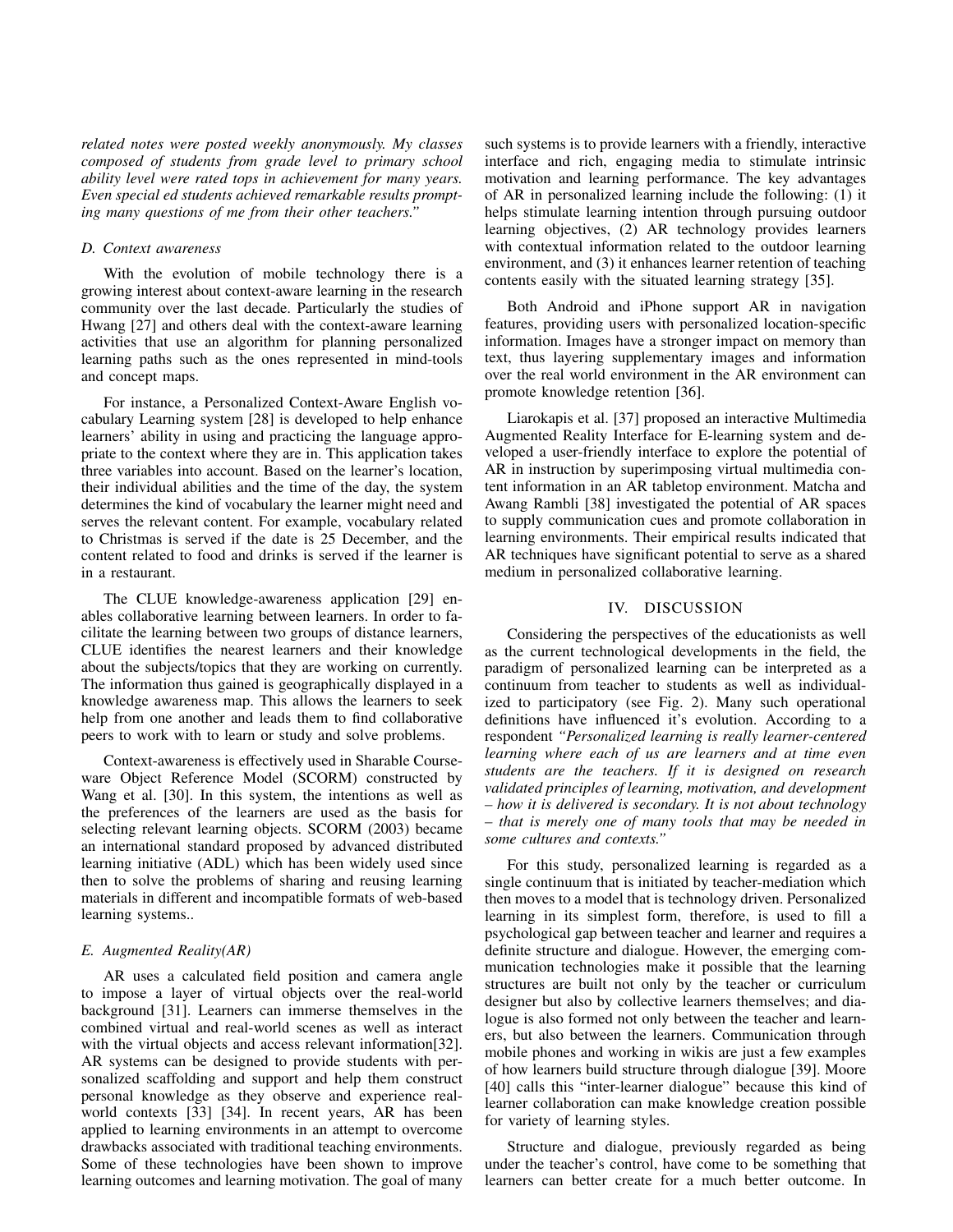effect, every definition of personalized learning must include the interaction that learners can now have among themselves, for themselves and by themselves. It is, therefore, possible to regard learner-built dialogue and structure alone as a different dimension. Such a new dimension connotes "individual versus collective (or social)" activities by considering the importance of the social aspects of learning as well as newer forms of social technologies. This idea was formed by the influence of cultural-historical activity theory that Kang and Gyorke [41] proposed.



Fig. 2. Personalized Learning Paradigm

However, the role of the teacher is not diminished in any sense. As one respondent rightly points out, *"The real problem is using technology to do what teachers naturally do very well – connecting with their students, motivating them to learn in a variety of ways that fit their interests and skills, and being real partners in the learning journey. Teachers either know what technologies are best or they know their students do and use them as expert teachers when the class needs to learn from their peers."* As another respondent remarks, *"Learning is not like online grocery shopping and as we know even that is never perfect. An app which is ideal for one learner will be loathed by another and no institution has the resources to provide a different one for every single student or parade them in front of people until they pick one they like."*

On the other hand, there is this vice of technology misuse. For example, as one respondent points out, *"I see technology becoming the 'babysitter' for babies through adult learners - too many institutions encourage teachers to use the latest and greatest program while completing their mountains of accountability paperwork. There is misuse from students point of view as well as one respondent points out."*

Some educationists say doing this is more work and adds to their already overfull plate of responsibilities. However for those educators who have stayed the course and helped mentor students in research-validated ways to create learner and learning-centered environments, personalization is a natural outgrowth. The jobs of teaching and learning are in fact become easier because the responsibility is shared, and if students are allowed to establish classroom rules for what will and will not be used inappropriately in technology rich or poor environments - misuse of social media or other tools will disappear with peer pressure.

## V. CONCLUSION

This study presents the data analysis from the reflections of the educationists on a LinkedIn focus-group relating to the individual personalized learning perspectives. Based on the analysis, a personalized learning paradigm has been evolved. From the study it appears that personalized learning spaces, resources and environments to be developed, supported and created through systematic design as well as by inclusion of both instructor and learner perspectives. As online learning has now become the global mode of learning, it is important that students develop reasonably high levels of digital skills to enable them to negotiate, interact and access resources independently [42]. Further more, the dispositions developed through engagement with Web 2.0 - i.e. communication, participation, networking, sharing, overlap with what are considered as essential 21st-century learning and employability skills [43].

Nonetheless this study identifies the need for explicit scaffolding of essential skills for *"the total dependence on software is a barrier to implementing personalized learning - although the right type of software can support the process if it is facilitated through a developmental process of blended learning (i.e. both class-based and web-based)"*as one of the respondent remarks.

The challenges that educators now face are complex and multifaceted. They include the provision of suitable technologies that cultivate personalized learning, while promoting learner reflection and the development of generic competencies. The complexity is well represented by the comment of one respondent which reads, *"There is also the issue of sense of ownership: that if academics are involved in something that it stops being cool."*

Another respondent remarks: *"We certainly need to alert students to the fact that socialising with friends is not learning and in fact eats into their time for learning."* Hence, the study proposes the necessity of good combination of teaching and technology for a successful personalized learning paradigm and that is continuously adapted for each individual learner.

#### APPENDIX

TABLE I. PARTICIPANTS' DATA

| Participant | <b>Expertise</b>                         | Country                             |
|-------------|------------------------------------------|-------------------------------------|
|             | Faculty at FIDM                          | Concordia University                |
|             | Founder Lifewide Education CiC           | Betchworth, Surrey, United Kingdom  |
|             | Learning Communities in Higher Education | Brussels Area, Belgium              |
|             | Faculty Education Co-ordinator           | Surrey, United Kingdom              |
|             | Professor of Commerce                    | Bardhaman, India                    |
|             | Senior Research Scientist                | Jacksonville, Florida Area Research |
|             | <b>Education Researcher</b>              | San Francisco Bay Area Research     |
| ۰           | <b>Education Management Consultant</b>   | University of Southern Denmark      |
| o           | Founder at Global Digital University     | Istanbul, Turkey                    |
| 10          | <b>Education Researcher</b>              | Charles Sturt University, Australia |
|             | Trainer and Lecturer                     | Massey University, New Zealand.     |

#### **REFERENCES**

- [1] G. H. (2004, Jun.) Tclass divisions: Who benefits from the personalised learning strategy of dividing school pupils into subsets.
- [2] M. Johnson, "Personalised learning," *New Economy*, vol. 11, no. 4, pp. 224–228, 2004.
- [3] T. L. Good and J. E. Brophy, *Educational psychology: A realistic approach .* Longman/Addison Wesley Longman, 1990.